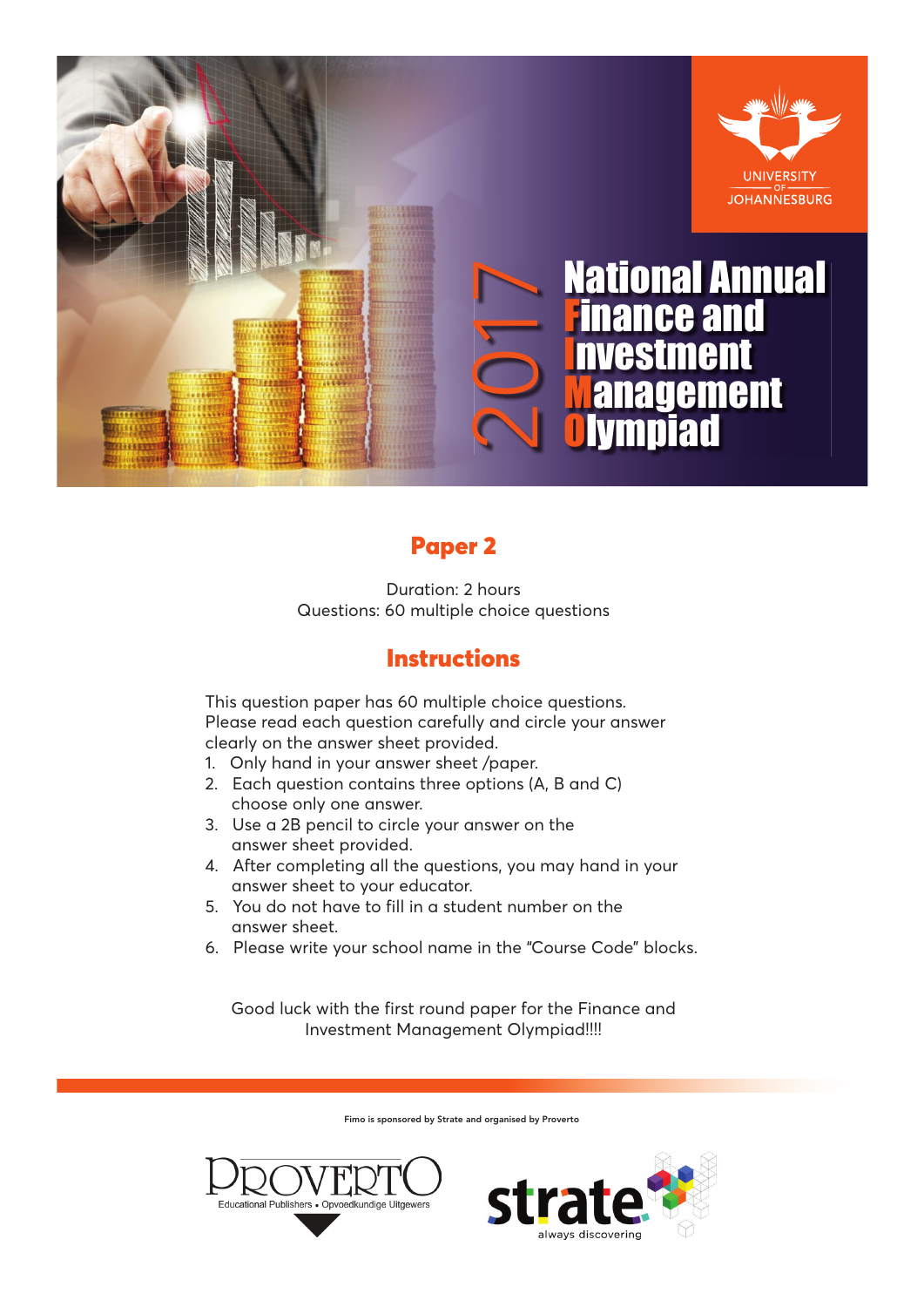#### **1. At least how many different shares do advisors recommend to limit risk in your portfolio?**

- A. 5 Shares
- B. 4 Shares
- C. 6 Shares
- D. 7 Shares

#### **2. The fair value of a share is…**

- A. the value derived from book value accounting
- B. determined by demand and supply
- C. the general consensus for the value based on forecasts
- D. the value that is considered to be reasonable in all circumstances

#### **3. Which of the following statements is** *most likely* **correct?**

- A. growth stocks reinvest a significant portion of their earnings in an effort to boost future profits, whereas value stocks distribute a significant portion of their earnings in the form of dividends
- B. value stocks are more expensive than growth stocks
- C. value stocks are usually traded in small quantities, whilst growth stocks are traded in large quantities
- D. value stocks reinvest a significant portion of their earnings in an effort to boost future profits whereas growth stocks distribute a significant portion of their earnings in the form of dividends

## **4. A value investor is looking to invest in…**

- A. companies that are trading at a value higher than the company's fundamentals suggest
- B. companies that are trading at a value lower than the company's fundamentals suggest
- C. companies that are trading at a value equal to the value a company's fundamentals suggest
- D. private companies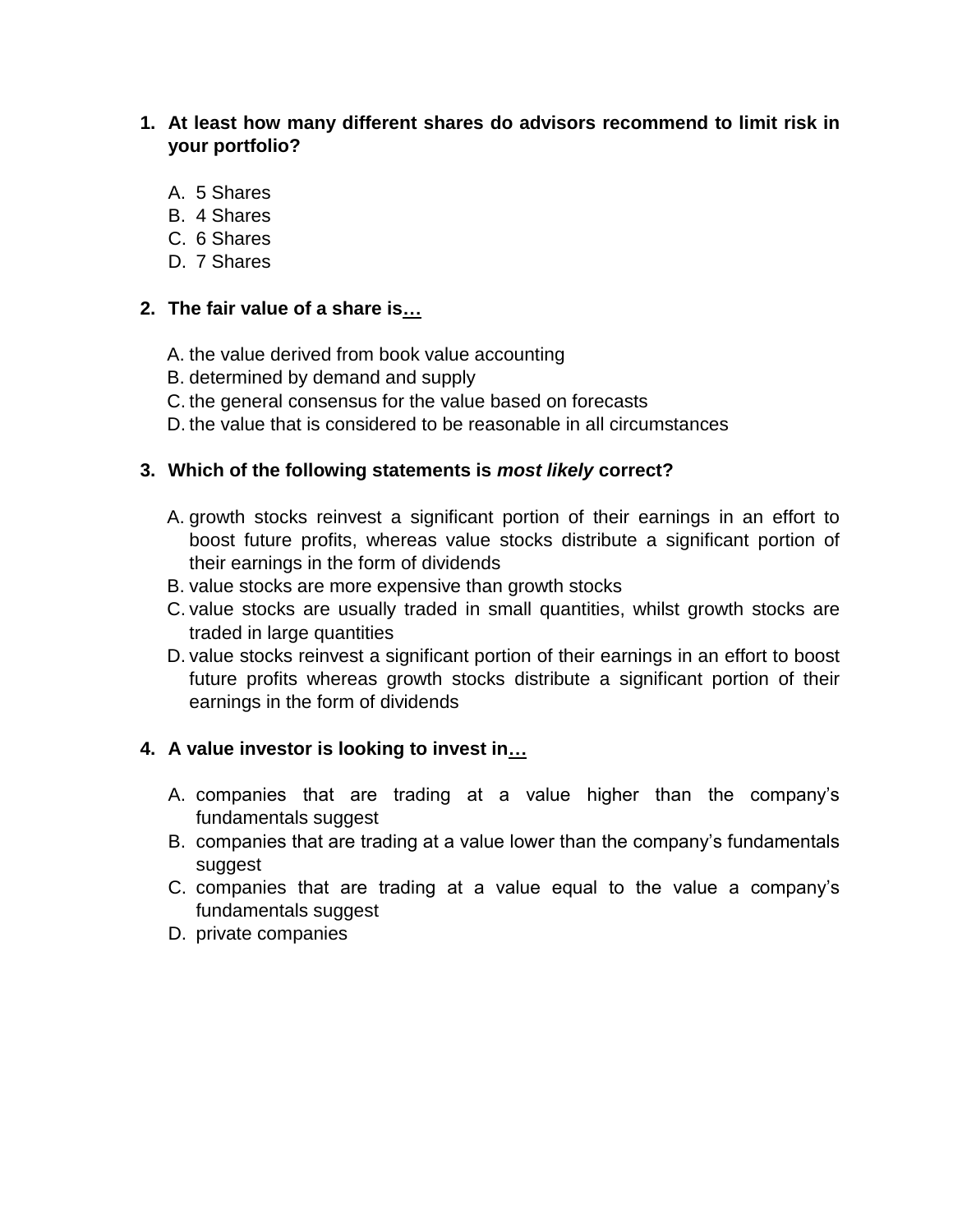# **5. A growth investor won't mind…**

- A. paying a higher price for a share because of the belief that a company's share will increase
- B. paying a higher price for a share because of the belief that a company's share will decrease
- C. paying a lower price for a share because of the belief that a company's share will increase
- D. paying a lower price for a share because of the belief that a company's share will decrease

## **6. What is the market for a share (or its trading price) based on?**

- A. buy prices only
- B. sell prices only
- C. last traded price
- D. buy and sell prices

# **7. The bid-ask spread is…**

- A. the profit received when an asset is bought or sold
- B. the difference between the buyer's price and the seller's price
- C. the prices determined by the JSE
- D. determined by analysts' valuation models

## **8. Market depth is important as it allows you to analyse the market demand for the share through which of the following:**

- i) Volume
- ii) Prices of buyers and sellers
- iii) Market risk
- iv) Buyer and seller details
- A. all of the above
- B. i, iii and iv
- C. i and ii
- D. i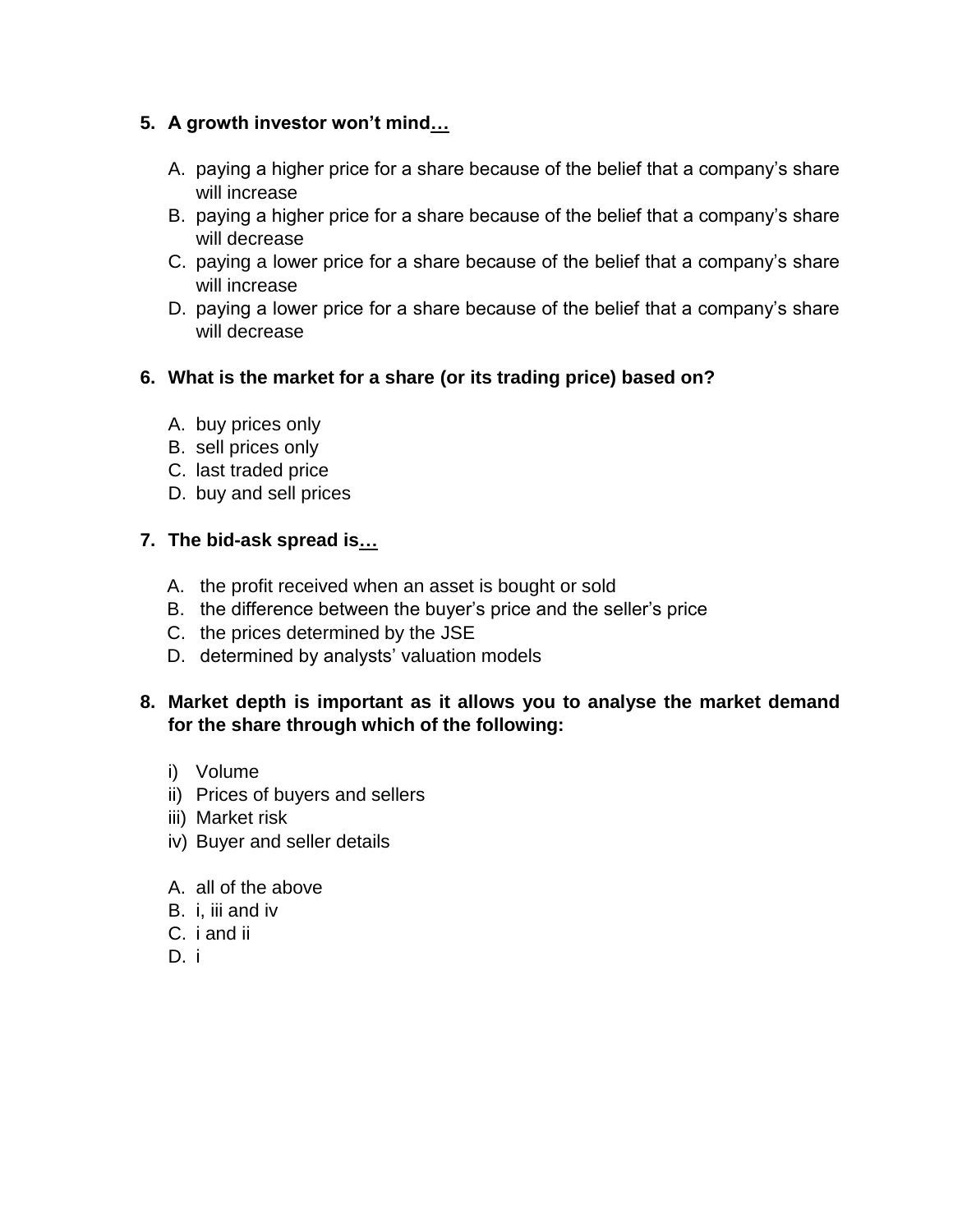## **9. A market order…**

- A. executes the trade at the best available price
- B. executes the trade at the most recent price
- C. tells the market which shares to buy at a specified price
- D. executes the trade at price specified by the analyst

#### **10.What are the two kinds of stop losses?**

- A. variable price stop loss and a trailing price stop loss
- B. fixed price stop loss and a forward price stop loss
- C. fixed price stop loss and a trailing price stop loss
- D. variable price stop loss and a forward price stop loss

## **11. A share, currently trading at R 100, has a trailing stop loss that is triggered when the share price drops to R 90. If the same stock increases in price to R160, when will the stop loss be triggered?**

- A. R 176
- B. R 144
- C. R 135
- D. R 140

## **12.Capital Gains Tax (CGT) is…**

- A. the tax paid on any profit made when a share is sold
- B. the tax paid on the annual capital growth of a share
- C. the tax paid on dividends received while holding a share
- D. the tax paid on the selling price of the share

# **13.Which of the following are considered by SARS when determining whether profits are revenue or capital in nature?**

- i) Intention of the original purchase
- ii) Length of time that the asset was held
- iii) The total value of the transactions
- iv) The frequency of the transactions
- A. i, ii and iii
- B. i and iv
- C. i, ii and iv
- D. all of the above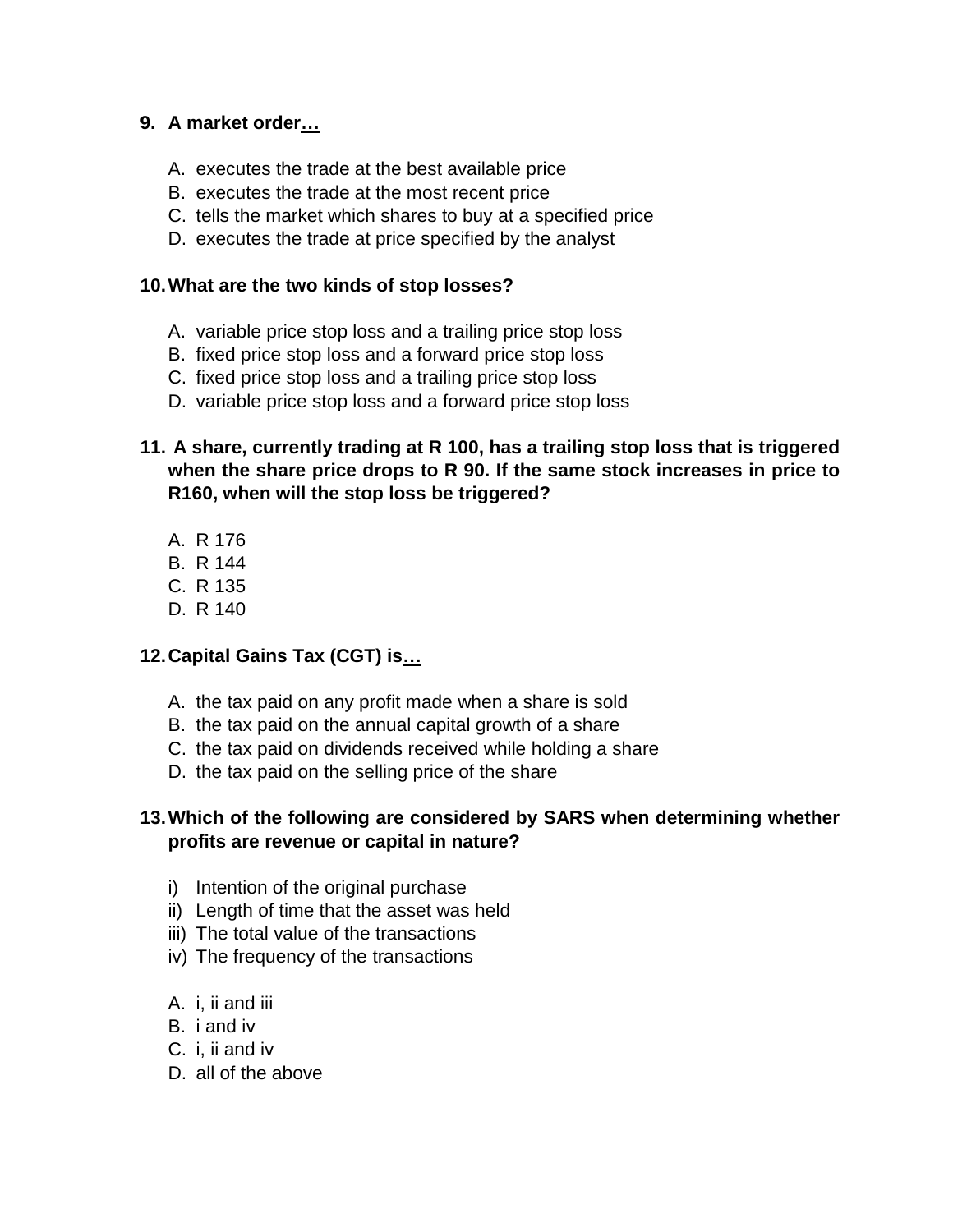#### **14.Which of the following is** *least likely* **a recommendation for investing?**

- A. record valid reasons for any sales on the capital account
- B. keep the turnover in the capital account to less than 25% of value per year
- C. separate your capital portfolios from your trading portfolios by having two separate stock broking accounts
- D. keep the turnover in the trading account to more than 75% of value per year

# **15.Key financial ratios are** *least useful* **when they are benchmarked against which of the following?**

- A. organisations in the same industry sector
- B. different time periods for the same organisation
- C. an organisation and its industry average
- D. organisations using different accounting standards

## **16.Which of the following statements is** *least likely* **correct when it comes to the financial statements of a firm?**

- A. the Statement of Retained Earnings shows the amount of income remaining in an organization after dividends have been paid
- B. the Income Statement summarises the profitability of a company through a summary of the company's incomes and expenses for a given period
- C. the Balance Sheet comprises of all short-term assets and liabilities of a firm only
- D. the Cash Flow Statement categorises cash flows according to the activities of the firm: operating, financing and investing

## **17.Which of the following situations would** *least likely* **complicate the comparability of key financial ratios between two firms?**

- A. one firm chooses to capitalise lease expenses, whilst another chooses to expense lease expense
- B. a South African farming company specialises in oranges, whilst another specialises in lemons
- C. one firm operates in the mining sector, whilst another operates in the food and beverage sector
- D. one firm adopts US GAAP, whilst the other adopts IFRS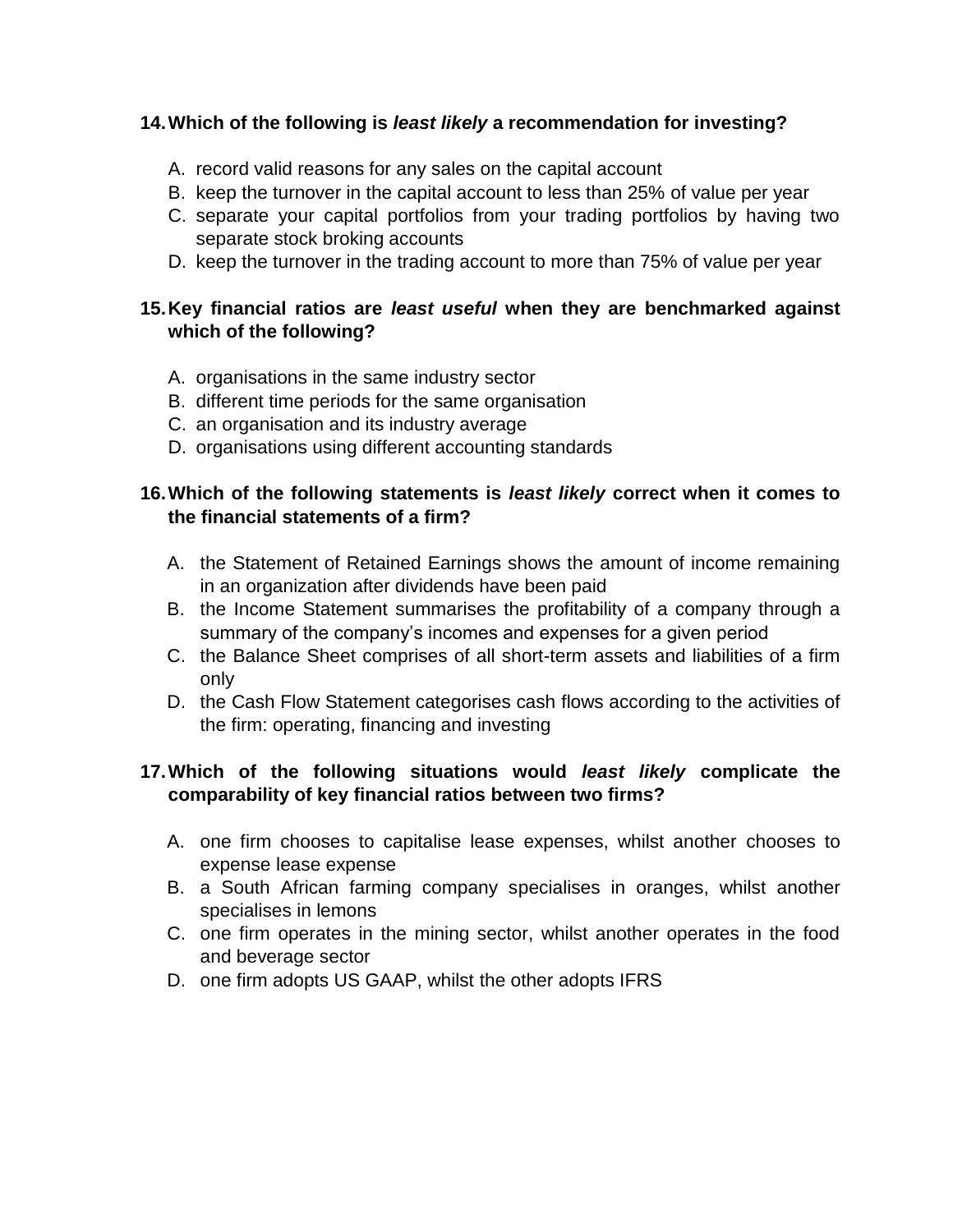#### **18.Which of the following is** *not* **a category of key financial ratios?**

- i) Profitability
- ii) Investment
- iii) Solvency
- iv) Performance
- A. i, ii, iii
- B. i, iii, iv
- C. all of the above
- D. none of the above

**19.Based on the following data for a firm: current assets of R 500 000; current liabilities of R 250 000; long-term debt of R 600 000; and goodwill of R 50 000. Determine the firm's current ratio.**

- A. 0.59x
- B. 0.56x
- C. 0.83x
- D. 2.00x

#### **20.A current ratio that is less than 1.0x implies that:**

- A. the company has sufficient short-term assets to meet its short-term obligations when they become due.
- B. the company has insufficient short-term assets to meet its short-term obligations when they become due.
- C. the company has sufficient long-term assets to meet its long-term obligations when they become due.
- D. the company has insufficient long-term assets to meet its long-term obligations when they become due.

#### **21.A company has current assets that comprise of: cash at R 90 000, current liabilities at R 60 000 and receivables at R 50 000. If the quick ratio is 1.5x, what is the value of inventory?**

A. R 50 000 B. R 60 000 C. R 40 000 D. R 0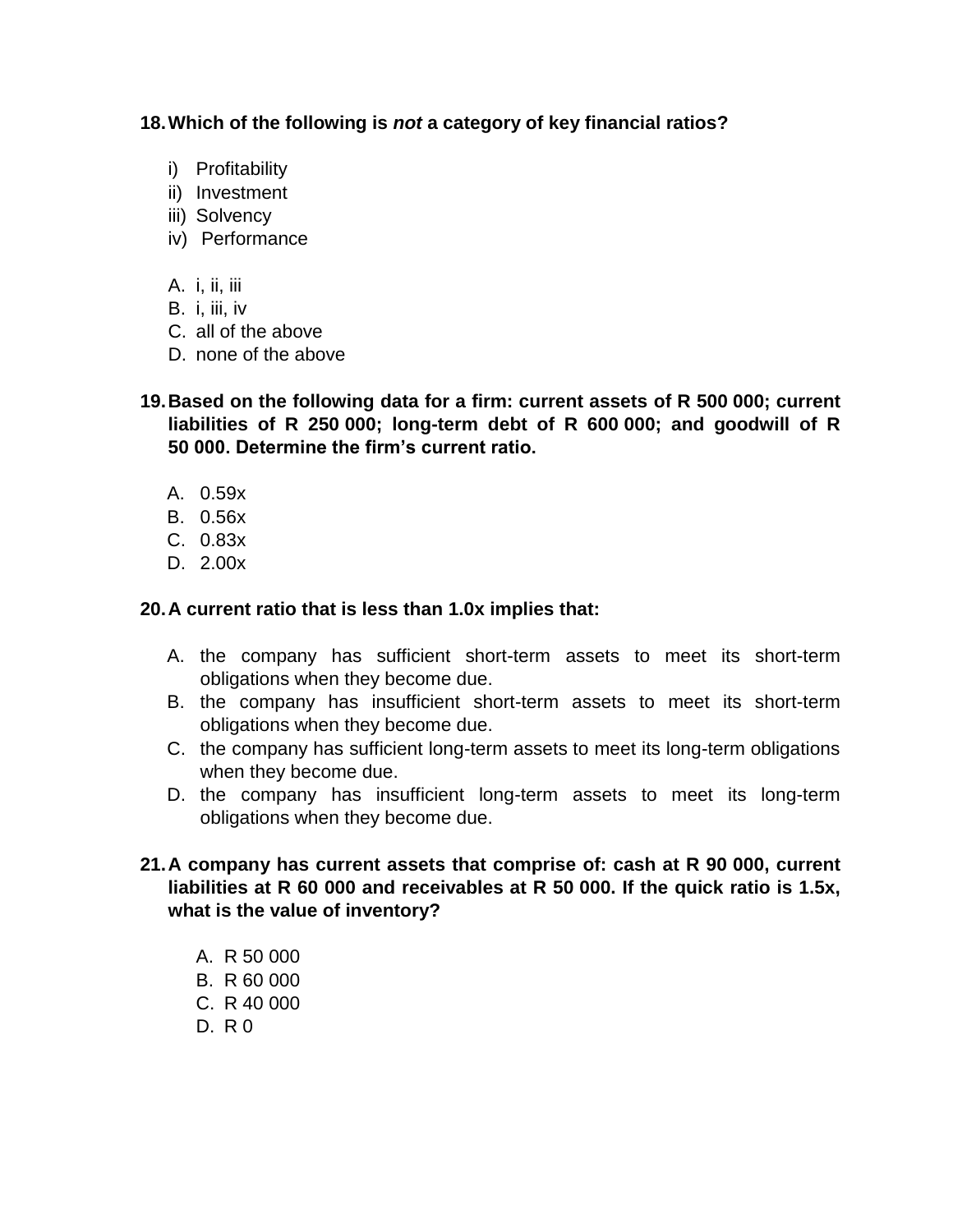## **22.Which of the following are** *not* **classified as current assets?**

- A. inventory
- B. receivables
- C. cash
- D. vehicles

## **23.The acid test ratio…**

- A. measures company liquidity more precisely than the current ratio
- B. includes the value of inventories within current assets
- C. excludes cash from current assets
- D. uses data from the company's profit and loss statement

## **24.An organisation has cash of R50 000, inventories of R80 000, trade debtors of R30 000 and current liabilities of R80 000. What is the acid test ratio?**

- A. 2:1
- B. 1:1
- C. 1.38:1
- D. 1.63:1
- **25.A company has current assets comprising of: R 90 000 cash; and R 50 000 receivables. If the company has current liabilities of R 60 000 and the quick ratio is 1.5x, what is the firm's value of inventory?**
	- A. R 50 000
	- B. R 60 000
	- C. R 40 000
	- D. R 0

## **26.A gross profit margin of 38% is interpreted as:**

- A. the organisation achieves a profit of R 5.80, for every R15 of sales
- B. the organisation achieves a profit of R 2.69, for every R7 of sales
- C. the organisation achieves a profit of R 0.79, for every R2 of sales
- D. the organisation achieves a profit of R 1.90, for every R5 of sales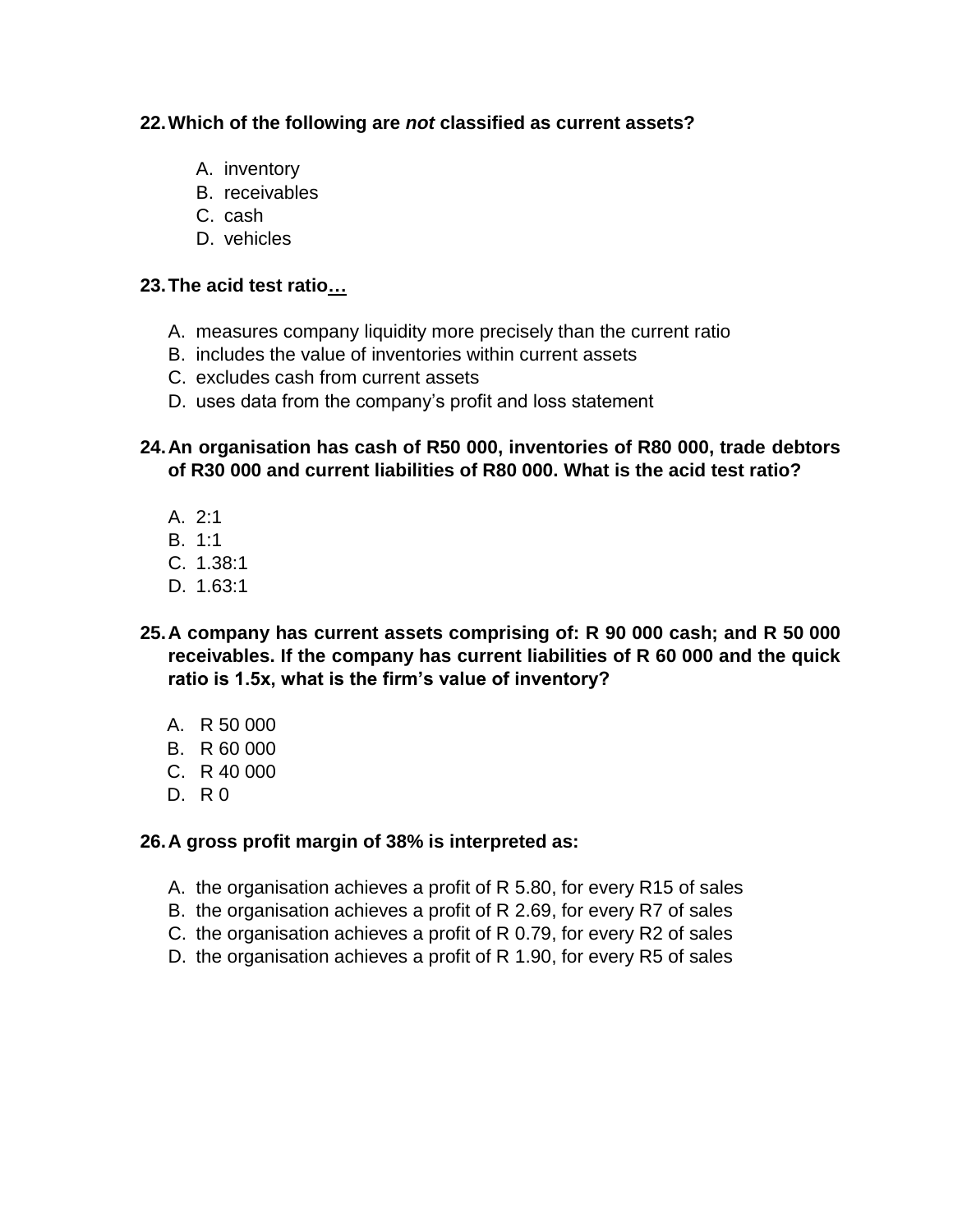## **27.Which of the following statements is** *least likely correct?*

- A. gross profit margin expresses gross profit as a percentage of total sales
- B. gross profit is dependent on how many sales are made and the value of sales
- C. gross profit margin is the percentage added by management to cover the cost of goods and the required profit for a product or service
- D. gross profit cannot be directly controlled by management

## **28.What is the mark-up percentage of an organisation that has: total revenue of R700 000 and a gross profit of R300 000?**

- A. 75%
- B. 74%
- C. 76%
- D. 43%
- **29.An organisation has a gross profit margin of 30% and cost of sales of R 500 000, what is the firm's total turnover?**
	- A. R 714 286
	- B. R 741 268
	- C. R 471 826
	- D. not enough information
- **30.A company has a net profit margin of 15% and a net profit of R 25 000, what is the company's total sales value?**
	- A. R200 000
	- B. R166 667
	- C. R29 412
	- D. R141 667

## **31.Which of the following statements is** *most likely* **correct regarding capital employed?**

- A. capital employed is the net amount invested in the organization and is taken from the Statement of Cash Flows
- B. Return on Assets can be improved by increasing capital employed
- C. it is not useful to compare return on capital employed with returns obtained outside of the organisation
- D. many people consider capital employed ratios to be most useful for analysing various returns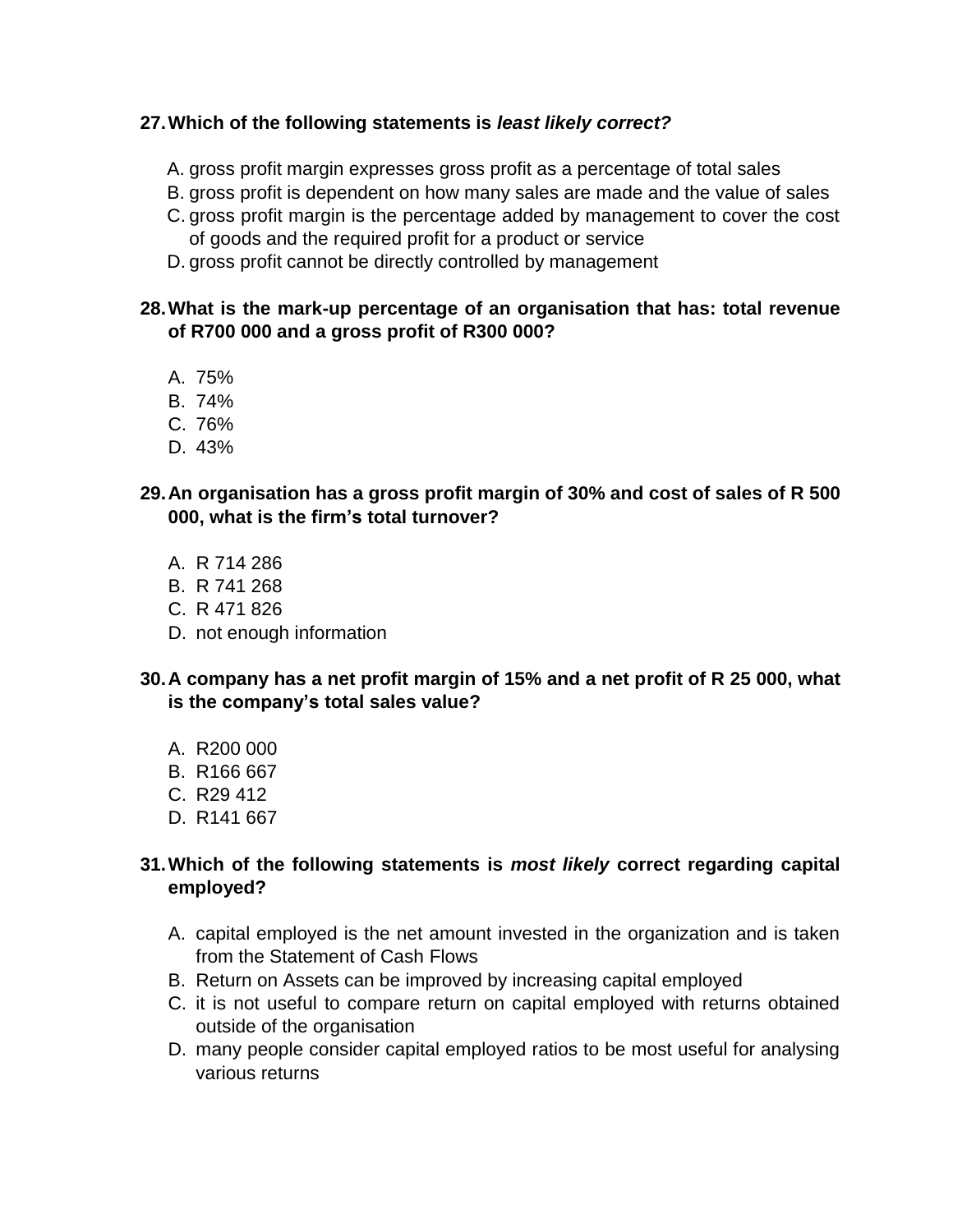#### **32.Which of the following is** *least likely* **an operating expense?**

- A. rent
- B. utility bills
- C. dividends
- D. wages

#### **33.Which of the following ratios are used to measure performance?**

- i) Gearing
- ii) Number of days credit granted
- iii) Inventory turnover
- iv) Overheads as a percentage of cost of sales
- A. i and iv
- B. i, iii, iv
- C. i, ii, iii
- D. *i* and *iii*

# **34.A firm has assets of R 200 000, total borrowings of R 40 000, and equity of R 120 000. Calculate the company's gearing ratio.**

- A. 8:1
- B. 1:3
- C. 1:8
- D. 3:1

# **35.Which of the following statements regarding "high gearing" is** *most*  **accurate?**

- A. borrowing is low in relation to equity
- B. equity is low in relation to borrowing
- C. equity is equal to borrowing
- D. assets are equal to borrowing

# **36.Determine the number of days credit granted by a firm which has: current debtors of R 100 000; and monthly sales of R 60 000 (this month) and R 80 000 (previous month). Assume 30 days in a month.**

- A. 45 days
- B. 46 days
- C. 44 days
- D. 50 days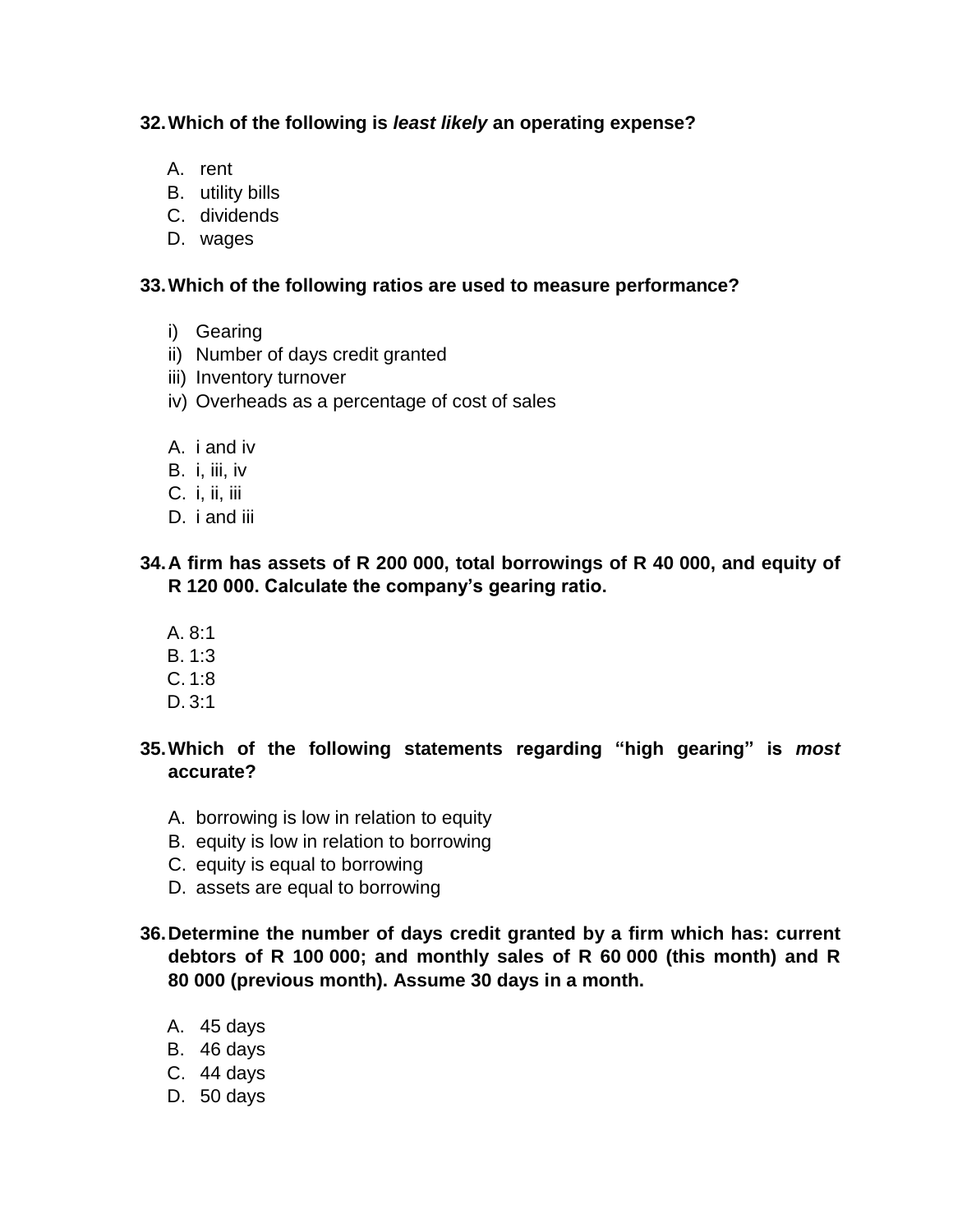- **37.If a firm had an increasing number of days credit granted; customers were taking longer to pay and no one customer holds a substantial portion of outstanding debt, would the debt collection routines cause concern?**
	- A. yes, both the fact that customers are taking longer to pay and that no one customer holds a substantial portion of outstanding debt is cause for concern
	- B. no, both the fact that customers are taking longer to pay and that no one customer holds a substantial portion of outstanding debt is not cause for concern
	- C. the fact that customers are taking longer to pay is not cause for concern, but the fact that no one customer holds a substantial portion of outstanding debt is cause for concern
	- D. the fact that customers are taking longer to pay causes concern, but the fact that no one customer holds a substantial portion of outstanding debt is not cause for concern

## **38.An organisation has an inventory turnover of 7x and an average stock value of R 70 000 per annum, calculate the cost of sales.**

- A. R 490 000
- B. R 460 000
- C. R 640 000
- D. R 409 000

# **39. A firm's stock turnover ratio has been slowing (decreasing) over the past five years. What is the** *least likely* **reason for this change?**

- A. the firm is efficient in holding the minimum stock used for its operations
- B. the firm is forced to discount some stock in order to sell it
- C. there is a problem with slow-moving lines
- D. the firm is inefficient in holding the minimum stock used for its operations

# **40.A firm has a stock turnover ratio of 7x, a P/E ratio of 25x, EPS of R 2 and cost of goods sold of R 600 000. Determine the firm's average stock value.**

- A. R 120 000
- B. R 350 000
- C. R 85 714
- D. R 16 666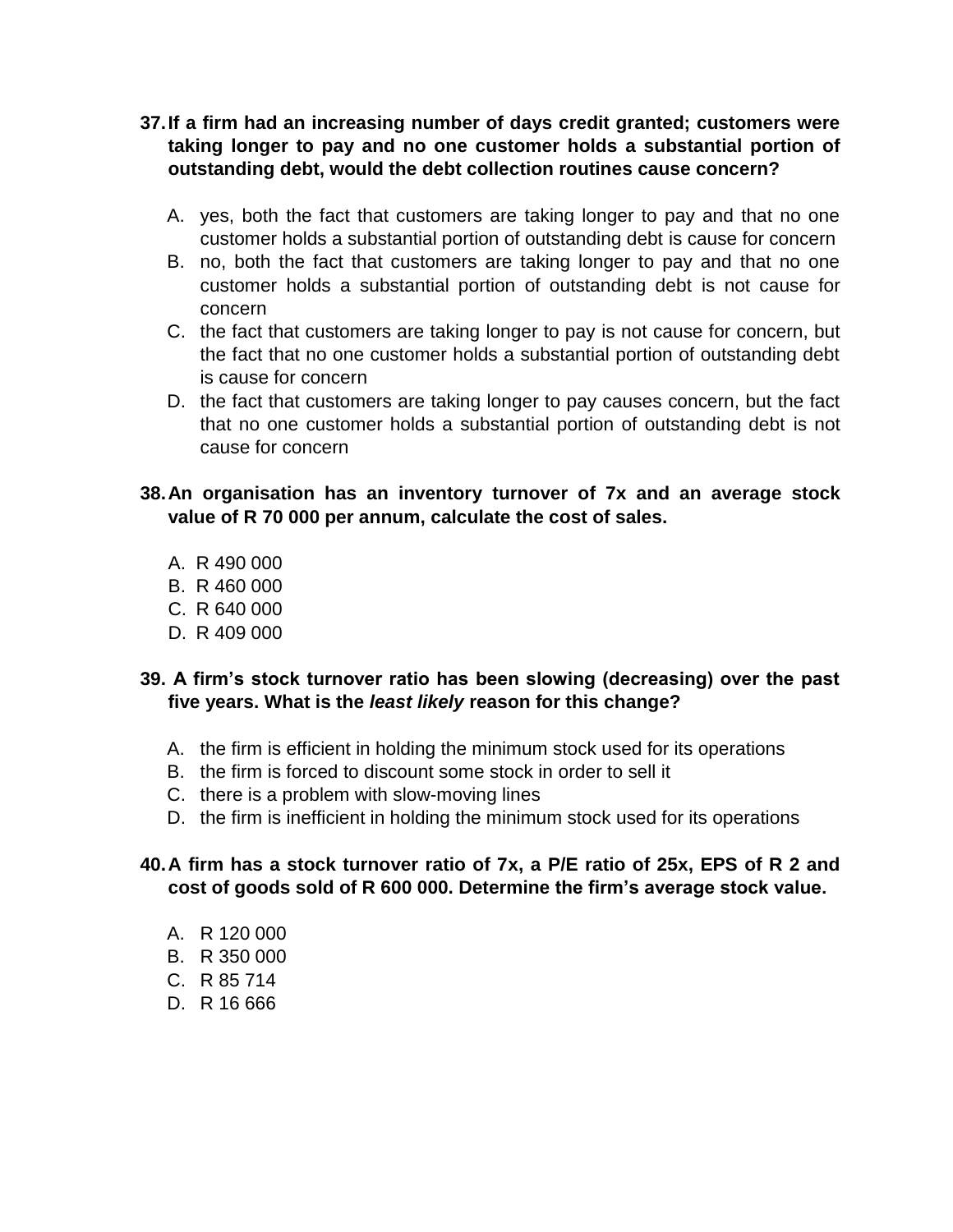- **41. A firm has a stock turnover ratio of 7x, a P/E ratio of 25x, EPS of R 2 and cost of goods sold of R 600 000. Determine the firm's current share price.**
	- A. R 25.00
	- B. R 50.00
	- C. R 12.50
	- D. R 2.00

#### **42.Which of the following** *least likely* **focuses on an organisation's investment potential?**

- A. P/E Ratio
- B. PEG Ratio
- C. Return on Assets
- D. Dividend Yield
- **43.An organisation has a P/E ratio of 6.5x and EPS of 300c. What is the organisation's current share price?**
	- A. R 19.50
	- B. R 2.17
	- C. R 195
	- D. not enough information

## **44.Which of the following is** *least likely* **a key issue that requires acknowledgement in terms of a P/E ratio?**

- A. the P/E ratio uses historical earnings
- B. the P/E ratio only provides a snapshot at a particular point in time
- C. the P/E ratio should not be analysed in isolation
- D. the P/E ratio cannot be calculated when earnings are negative

#### **45.A firm trading in the insurance industry has a P/E ratio of 20x, and a competitor of the firm trades at a P/E of 17x. Which of the following is** *least likely* **an explanation for the difference between the two firms?**

- A. the stock trading at 20x is undervalued
- B. the stock trading at 20x is overvalued
- C. the stock trading at 20x is a growth stock
- D. the stock trading at 20x is fairly valued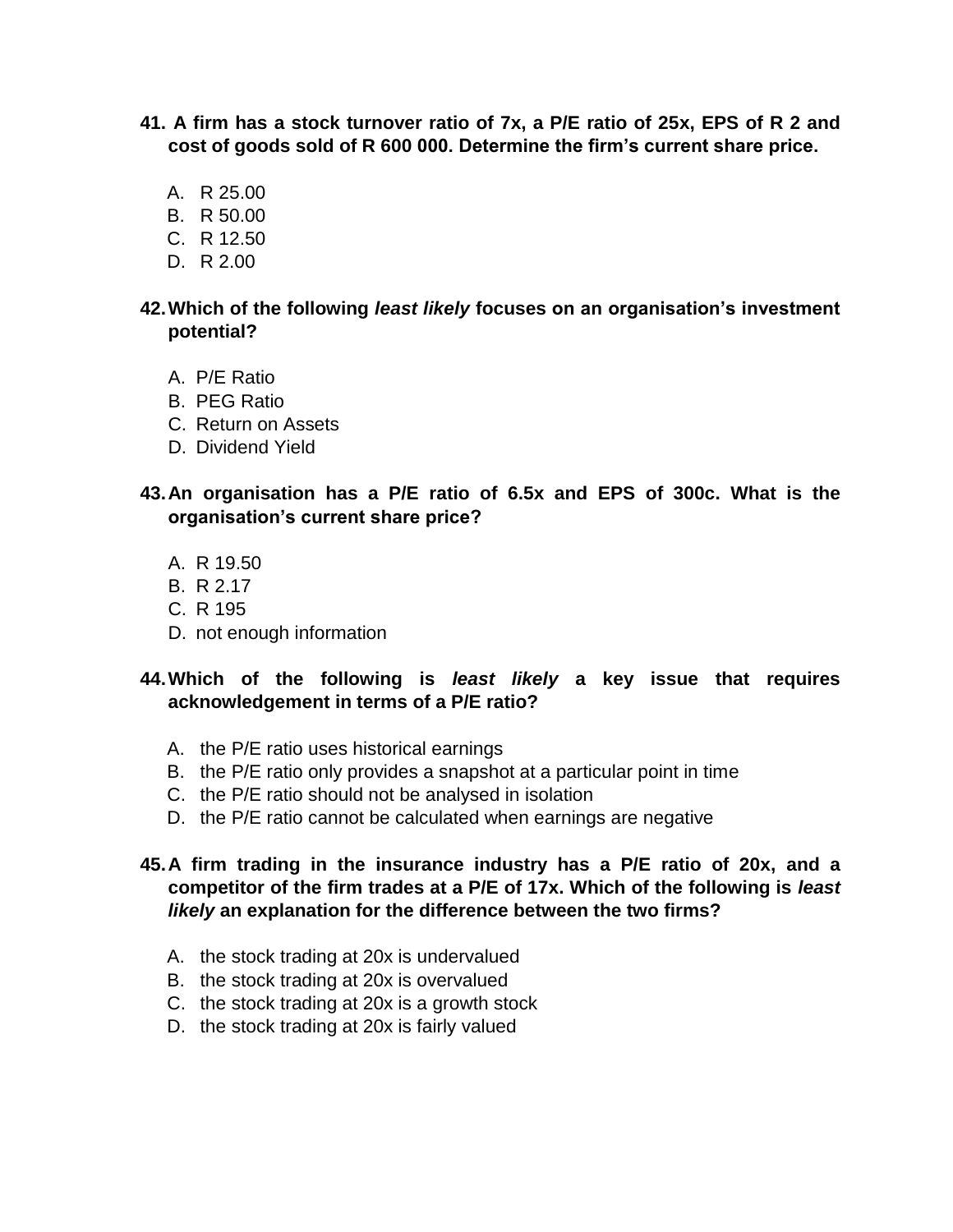## **46.Which of the following statements is** *most accurate* **in terms of management's incentives to boost EPS?**

- A. low P/E ratio organisations seek to acquire lower P/E ratio organisations and prefer to pay in stock
- B. low P/E ratio organisations seek to acquire higher P/E ratio organisations and prefer to pay in stock
- C. low P/E ratio organisations seek to acquire higher P/E ratio organisations and prefer to pay in cash or debt
- D. low P/E ratio organisations seek to acquire lower P/E ratio organisations and prefer to pay in stock

#### 47. When there is \_\_\_\_\_\_\_\_\_\_\_\_\_\_\_leverage, or a \_\_\_\_\_\_\_\_\_\_\_\_\_\_\_P/E ratio, **an indebted firm will have a \_\_\_\_\_\_\_\_\_\_\_\_\_\_\_\_\_P/E ratio than an firm.**

- A. higher; declining; higher; unlevered
- B. lower; increasing; higher; levered
- C. higher; increasing; lower; unlevered
- D. higher; declining; lower; levered

# **48.An organisation that is trading for less than its book value** *most likely* **tells an investor that…**

- A. the asset value is understated
- B. Return on Assets is genuinely poor
- C. there is a chance that the asset value will face an upward correction by the market
- D. the stock should be purchased

## **49.A P/B Ratio is most suitable for assessing the financial performance of…**

- A. a service based organisation
- B. an organisation with high intangible assets
- C. a capital intensive organisation
- D. none of the above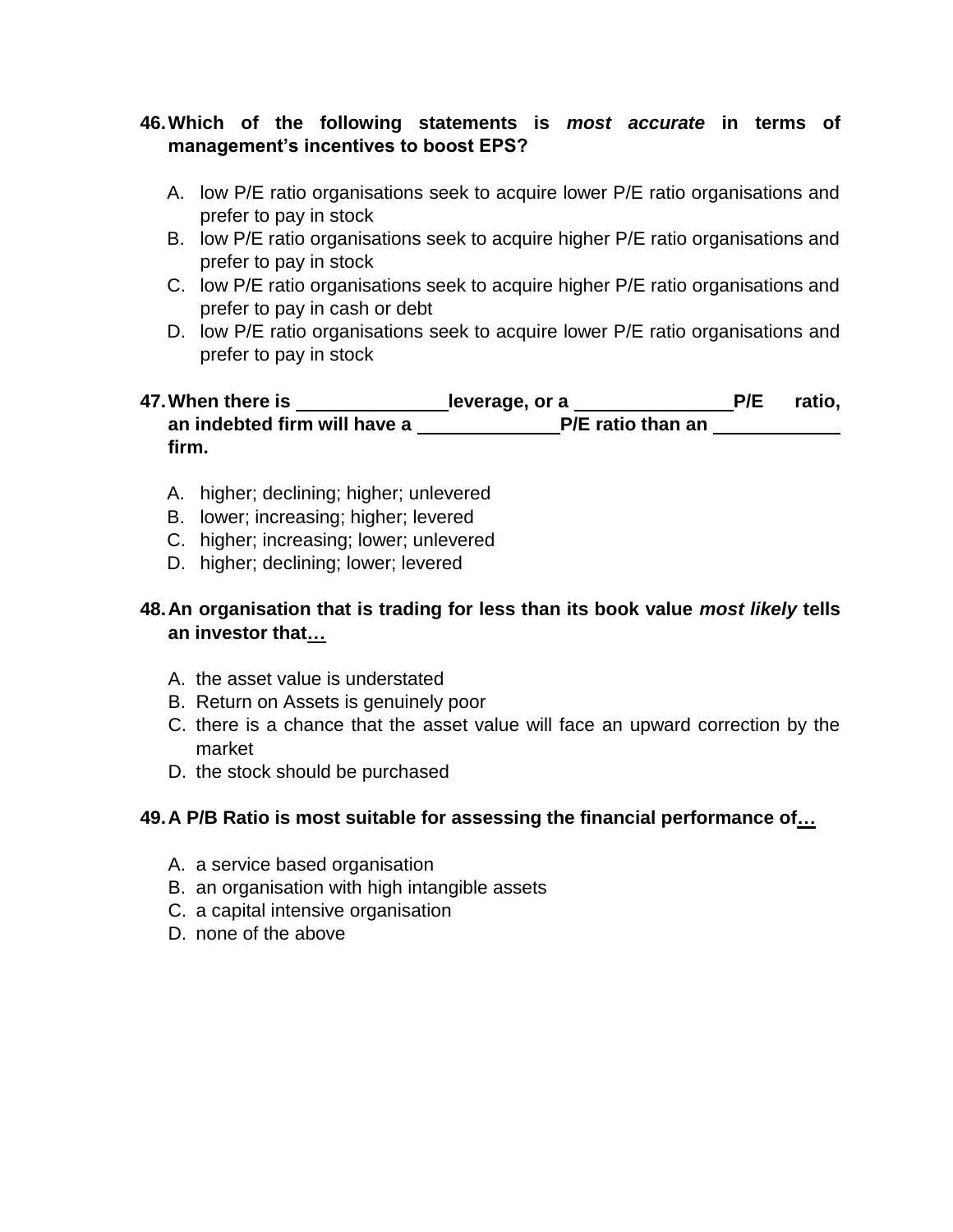- **50.An organisation has total assets of R 205 million: R 150 million is intangible. There are 30 million shares outstanding at a market price of R 6 per share. Calculate the P/B ratio of the organisation.**
	- A. 2.00x
	- B. 1.83x
	- C. 1.53x
	- D. 1.90x
- **51.An organization with EPS of R 3 has a P/E ratio of 8.25x, what is the company's share price?**
	- A. R 2.75
	- B. R24.75
	- C. R0.36
	- D. R18.75
- **52.An organisation has a share price of R 150, EPS of R 25 and an annual EPS growth rate of 30%, calculate the firm's PEG ratio.**
	- A. 0.2x
	- B. 20.0x
	- C. 2.0x
	- D. 2.2x

**53.The P/E ratio is for a company with a growth rate.**

- A. higher; higher
- B. lower; lower
- C. higher; lower
- D. lower; higher

**54.An organisation with a dividend payout ratio of 50% has EPS of R 10 and a share price of R 50. Calculate the dividend yield.**

- A. 50%
- B. 5%
- C. 10%
- D. 15%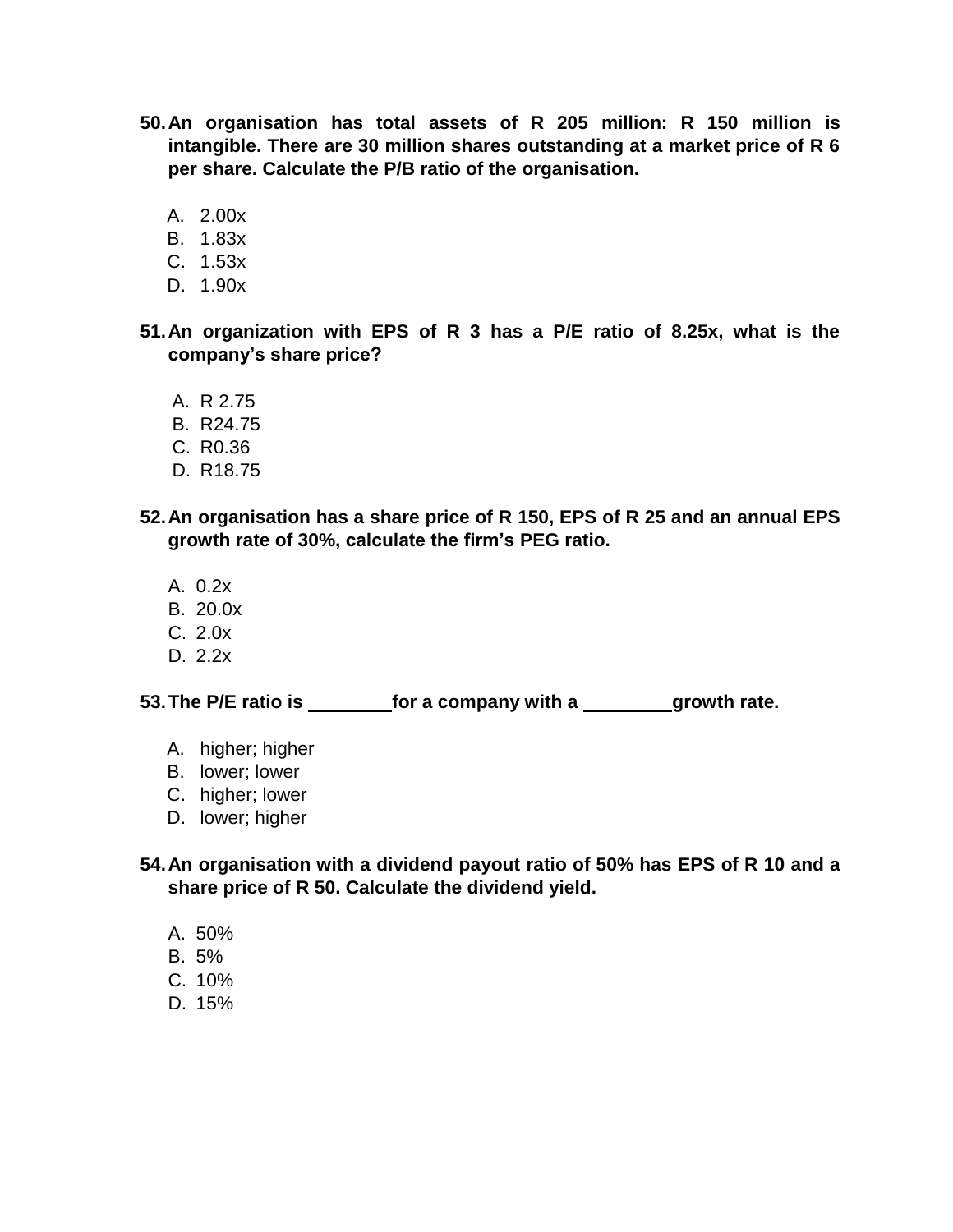- **55.A company has a dividend yield of 15% and its share is currently trading at R 50. If capital gains tax is 18% determine the company's dividend per share.**
	- A. R 6.25
	- B. R 5.00
	- C. R 7.50
	- D. R 6.15

#### **56.A company with a PEG ratio of 1.5x is** *most likely***…**

- A. undervalued
- B. overvalued
- C. fairly valued
- D. none of the above

# **57.Dividends Withholding Tax and Capital Gains Tax are at \_ and respectively.**

- A. 20% and 40%
- B. 20% and 28%
- C. 15% and 40%
- D. 28% and 20%

# **58.Which of the following statements concerning the 2017 budget speech is** *least likely* **correct?**

- A. An increase in fuel levy of 30 cents per litre
- B. The income tax rate on income retained by trusts will increase to 45%
- C. A new marginal income tax rate for those earning taxable income over R 1.5 million per annum of 50%
- D. The government has revised the sugary beverage tax design

#### **59.Who is the current minister of finance?**

- A. Pravin Gordhan
- B. Malusi Gigaba
- C. Brian Molefe
- D. Nhlanhla Nene